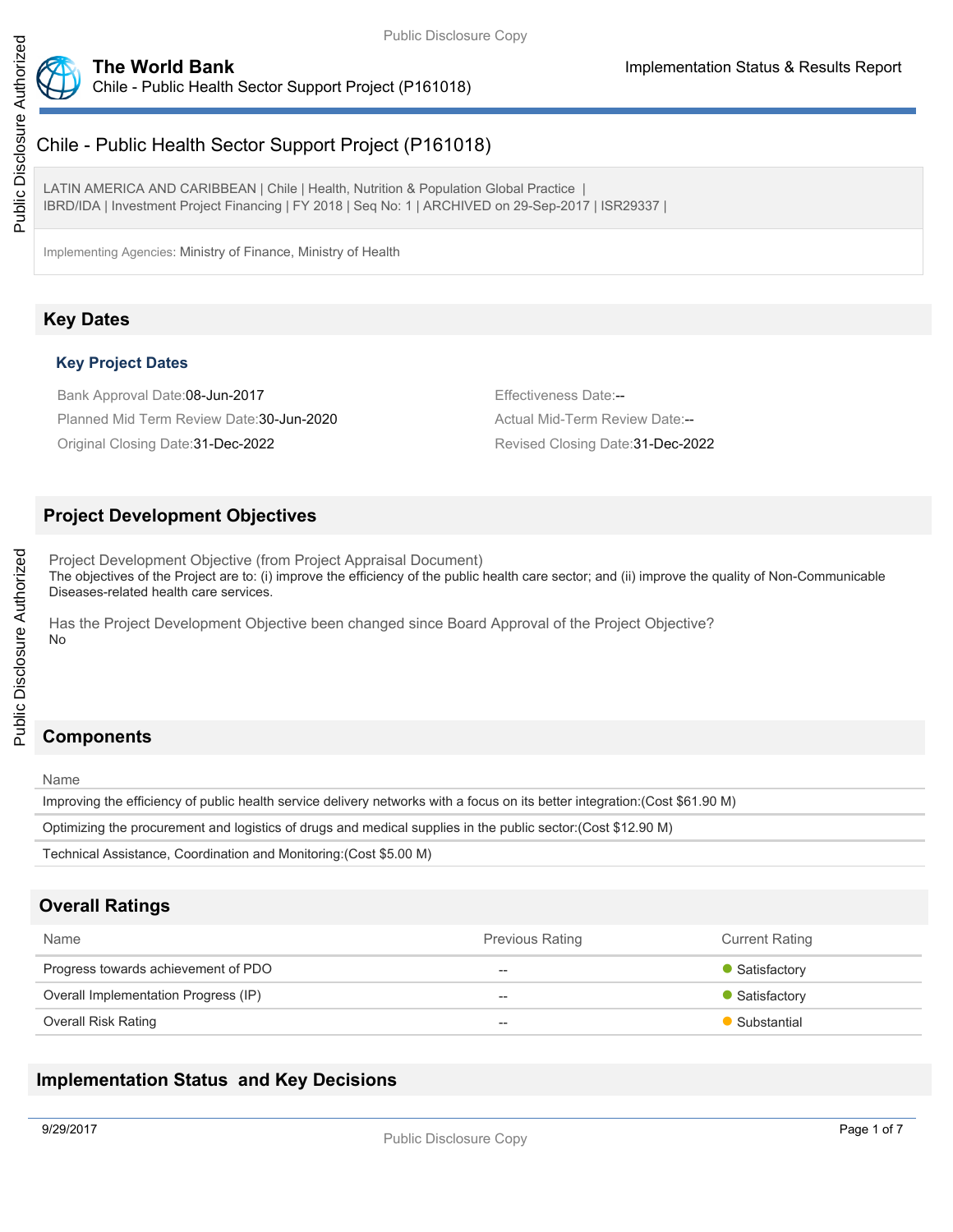

A Project to support the Government of Chile improve the efficiency of the public health care sector; and the quality of Non-Communicable Diseasesrelated health care services was approved by the Board of Directors on June 8th, 2017.

#### **Risks**

#### **Systematic Operations Risk-rating Tool**

| Rating at Approval | <b>Previous Rating</b>                              | <b>Current Rating</b> |
|--------------------|-----------------------------------------------------|-----------------------|
| • Substantial      | $- -$                                               | • Substantial         |
| $\bullet$ Low      | $\qquad \qquad -$                                   | $\bullet$ Low         |
| • Moderate         | $\hspace{0.05cm} -\hspace{0.05cm} -\hspace{0.05cm}$ | • Moderate            |
| • Moderate         | $\qquad \qquad -$                                   | • Moderate            |
| • Substantial      | $-$                                                 | • Substantial         |
| • Moderate         | $\hspace{0.05cm} -\hspace{0.05cm} -\hspace{0.05cm}$ | • Moderate            |
| • Moderate         | $- -$                                               | • Moderate            |
| • Moderate         | $- -$                                               | • Moderate            |
| • Moderate         | $\qquad \qquad -$                                   | • Moderate            |
| • Substantial      | $-$                                                 | • Substantial         |
|                    |                                                     |                       |

#### **Results**

**PHINDPDOTBL**

#### **Project Development Objective Indicators**

| ▶ Percentage of public hospitals reporting inpatient services based on DRGs. (Percentage, Custom) |                 |                          |                  |             |
|---------------------------------------------------------------------------------------------------|-----------------|--------------------------|------------------|-------------|
|                                                                                                   | <b>Baseline</b> | Actual (Previous)        | Actual (Current) | End Target  |
| Value                                                                                             | 34.00           | $\overline{\phantom{m}}$ | --               | 67.00       |
| Date                                                                                              | 22-Nov-2016     | $- -$                    | --               | 31-Dec-2022 |
|                                                                                                   |                 |                          |                  |             |

| Value                                                                                                                                                                        | 32.00           | --                | --               | 57.00      |
|------------------------------------------------------------------------------------------------------------------------------------------------------------------------------|-----------------|-------------------|------------------|------------|
|                                                                                                                                                                              | <b>Baseline</b> | Actual (Previous) | Actual (Current) | End Target |
| Accumulated savings through the central procurement of medicines and medical supplies as a percentage of the amount of all<br>centrally procured items. (Percentage, Custom) |                 |                   |                  |            |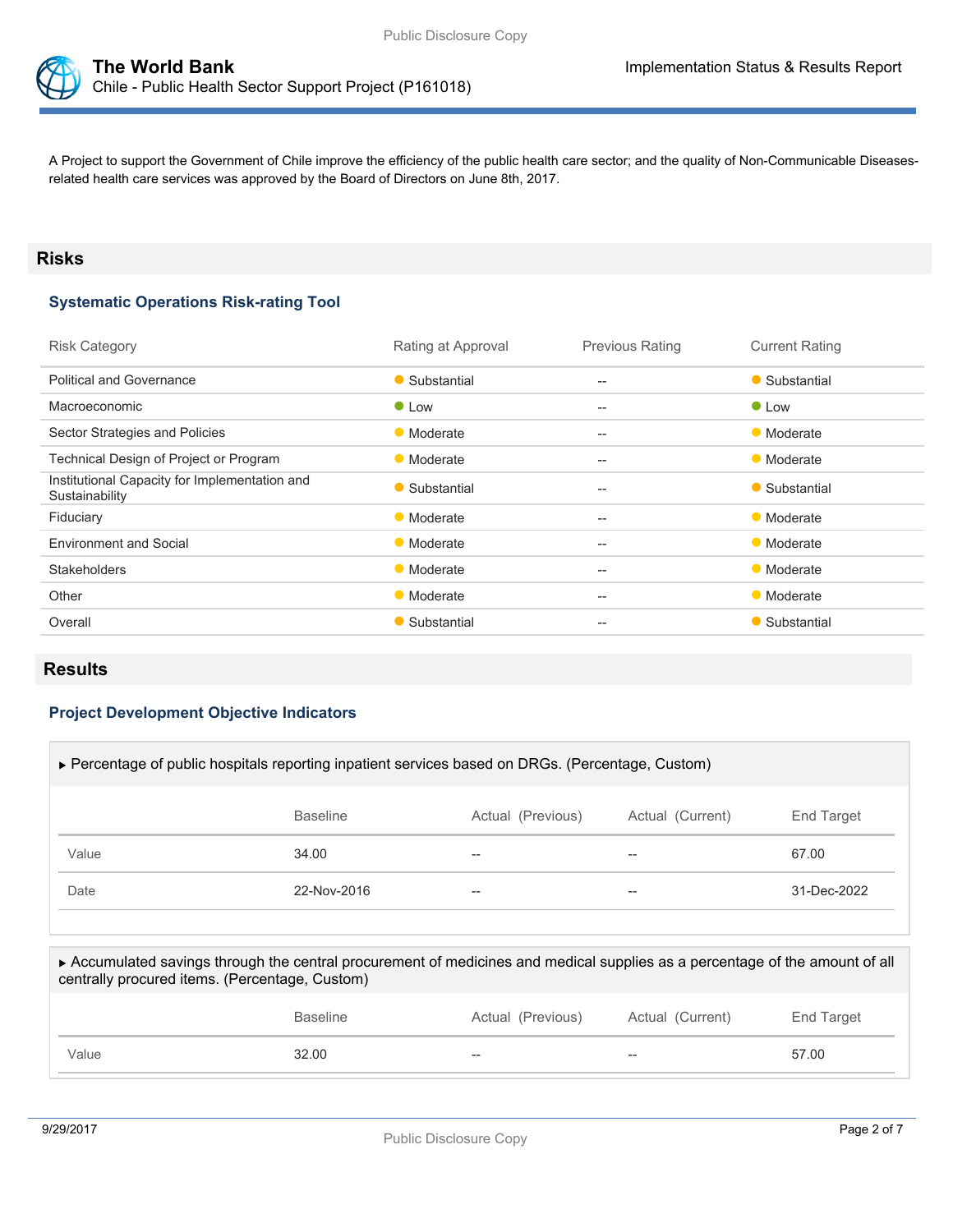



# Chile - Public Health Sector Support Project (P161018)

Date 22-Nov-2016 -- -- 31-Dec-2022

#### Percentage of population diagnosed with hypercholesterolemia under follow up and treatment. (Percentage, Custom)

|       | <b>Baseline</b> | Actual (Previous) | Actual (Current)         | End Target  |
|-------|-----------------|-------------------|--------------------------|-------------|
| Value | 6.70            | $- -$             | $\overline{\phantom{m}}$ | 45.00       |
| Date  | 22-Nov-2016     | $- -$             | $\hspace{0.05cm}$        | 31-Dec-2022 |

# Cervical cancer screening rate. (Percentage, Custom) Baseline **Actual (Previous)** Actual (Current) End Target Value 57.40 -- -- 70.00 Date 22-Nov-2016 -- -- 31-Dec-2022

#### Overall Comments

#### **Intermediate Results Indicators**

| Actual (Current) | End Target  |
|------------------|-------------|
| $- -$            | 200.00      |
| --               | 31-Dec-2022 |
|                  |             |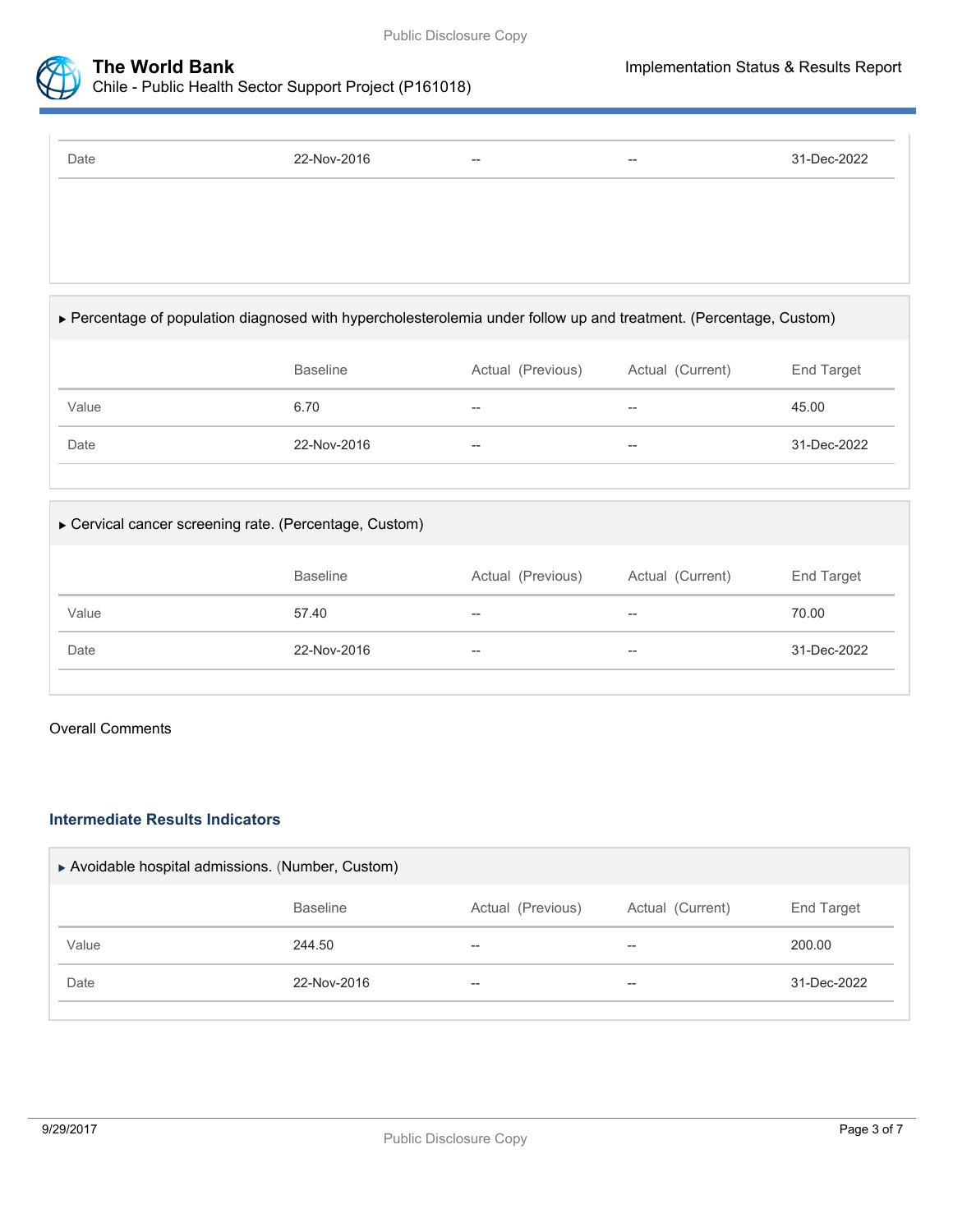



| ▶ Waiting time for selected surgeries. (Days, Custom) |                 |                          |                   |             |
|-------------------------------------------------------|-----------------|--------------------------|-------------------|-------------|
|                                                       | <b>Baseline</b> | Actual (Previous)        | Actual (Current)  | End Target  |
| Value                                                 | 393.00          | $- -$                    | $\hspace{0.05cm}$ | 365.00      |
| Date                                                  | 22-Nov-2016     | $\overline{\phantom{a}}$ | $\hspace{0.05cm}$ | 31-Dec-2022 |
|                                                       |                 |                          |                   |             |

| Average length of stay in acute hospital care. (Days, Custom) |                 |                          |                   |             |  |
|---------------------------------------------------------------|-----------------|--------------------------|-------------------|-------------|--|
|                                                               | <b>Baseline</b> | Actual (Previous)        | Actual (Current)  | End Target  |  |
| Value                                                         | 6.41            | $- -$                    | $- -$             | 5.00        |  |
| Date                                                          | 22-Nov-2016     | $\overline{\phantom{a}}$ | $\hspace{0.05cm}$ | 31-Dec-2022 |  |
|                                                               |                 |                          |                   |             |  |

| ► Development of a master patient index. (Yes/No, Custom) |                 |                   |                  |                   |
|-----------------------------------------------------------|-----------------|-------------------|------------------|-------------------|
|                                                           | <b>Baseline</b> | Actual (Previous) | Actual (Current) | <b>End Target</b> |
| Value                                                     | N               | $- -$             | $-$              |                   |
| Date                                                      | 22-Nov-2016     | $- -$             | $- -$            | 31-Dec-2022       |
|                                                           |                 |                   |                  |                   |

| <b>Baseline</b> | Actual (Previous) | Actual (Current) | End Target                                                                                            |
|-----------------|-------------------|------------------|-------------------------------------------------------------------------------------------------------|
| N               | $-$               | $-$              |                                                                                                       |
| 22-Nov-2016     | --                | $- -$            | 31-Dec-2019                                                                                           |
|                 |                   |                  | ► Development of an algorithm to stratify chronic patients according to their risks. (Yes/No, Custom) |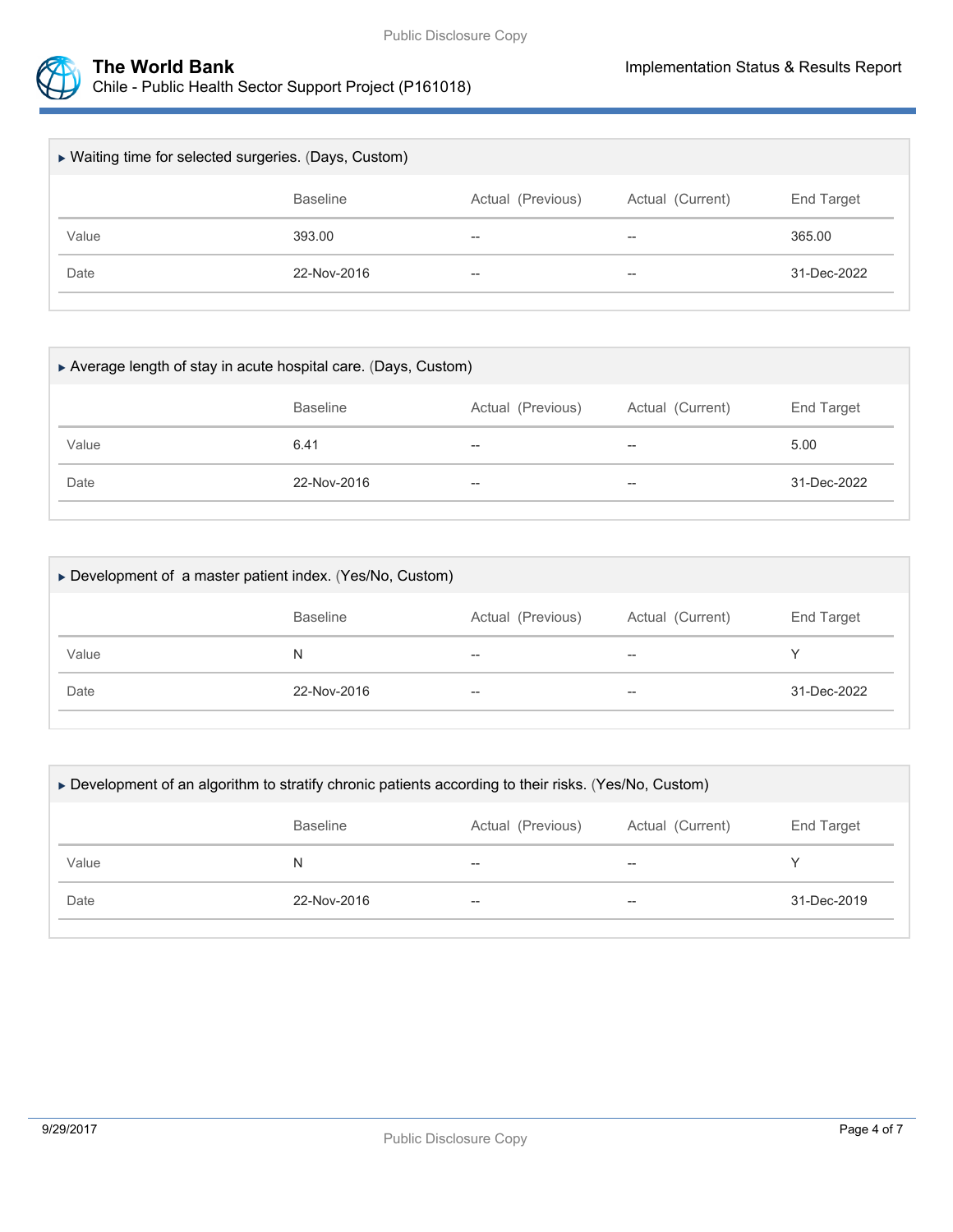

| <b>Baseline</b><br>Actual (Current)<br>End Target<br>Actual (Previous)<br>TBD once the definition of | $\triangleright$ Avoidable hospital readmissions of chronic patients with complex needs enrolled in case management program. (Text,<br>Custom) |                        |  |               |
|------------------------------------------------------------------------------------------------------|------------------------------------------------------------------------------------------------------------------------------------------------|------------------------|--|---------------|
|                                                                                                      |                                                                                                                                                |                        |  |               |
| $- -$<br>complex needs has been<br>established.                                                      | Value                                                                                                                                          | a chronic patient with |  | Baseline TBD. |
| Date<br>22-Nov-2016<br>31-Dec-2022<br>--<br>$-$                                                      |                                                                                                                                                |                        |  |               |

#### Public advertising of purchases made by CENABAST. (Yes/No, Custom)

|       | <b>Baseline</b> | Actual (Previous)        | Actual (Current) | End Target  |
|-------|-----------------|--------------------------|------------------|-------------|
| Value | N               | $- -$                    | $- -$            |             |
| Date  | 22-Nov-2016     | $\hspace{0.05cm} \dashv$ | $- -$            | 31-Dec-2022 |

| ► Review of the vertical programs under the DIVAP to strenghten centralized drug procurement. (Yes/No, Custom) |                 |                   |                  |             |  |  |
|----------------------------------------------------------------------------------------------------------------|-----------------|-------------------|------------------|-------------|--|--|
|                                                                                                                | <b>Baseline</b> | Actual (Previous) | Actual (Current) | End Target  |  |  |
| Value                                                                                                          | N               | --                | $- -$            |             |  |  |
| Date                                                                                                           | 22-Nov-2016     |                   | --               | 31-Dec-2022 |  |  |
|                                                                                                                |                 |                   |                  |             |  |  |

| ► User Satisfaction Survey carried out annually and publicly disclosed. (Yes/No, Custom) |                   |                  |             |  |  |  |
|------------------------------------------------------------------------------------------|-------------------|------------------|-------------|--|--|--|
| <b>Baseline</b>                                                                          | Actual (Previous) | Actual (Current) | End Target  |  |  |  |
|                                                                                          | $- -$             | $- -$            |             |  |  |  |
| 22-Nov-2016                                                                              | $- -$             | $-$              | 31-Dec-2022 |  |  |  |
|                                                                                          |                   |                  |             |  |  |  |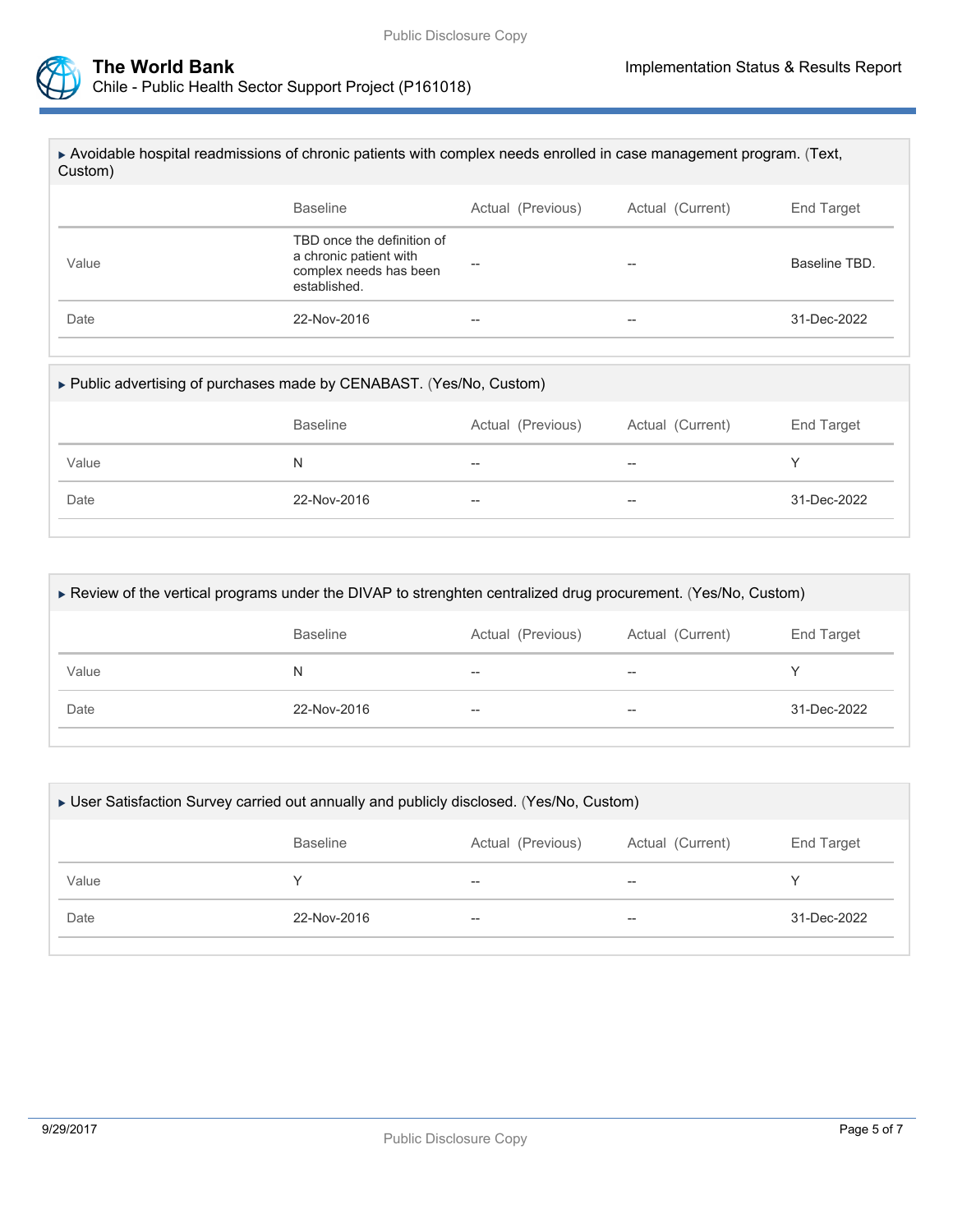

| ► Strategy to train health care staff regarding the counseling and management of chronic patients with complex needs. (Yes/No,<br>Custom) |                 |                   |                  |             |  |  |  |
|-------------------------------------------------------------------------------------------------------------------------------------------|-----------------|-------------------|------------------|-------------|--|--|--|
|                                                                                                                                           | <b>Baseline</b> | Actual (Previous) | Actual (Current) | End Target  |  |  |  |
| Value                                                                                                                                     | N               | $- -$             | --               |             |  |  |  |
| Date                                                                                                                                      | 22-Nov-2016     | $- -$             | --               | 31-Dec-2022 |  |  |  |
|                                                                                                                                           |                 |                   |                  |             |  |  |  |

#### Overall Comments

#### **Data on Financial Performance**

#### **Disbursements (by loan)**

| Project | Loan/Credit/TF Status |                  | Currency Original Revised Cancelled |       |       |      | Disbursed | Undisbursed | Disbursed |
|---------|-----------------------|------------------|-------------------------------------|-------|-------|------|-----------|-------------|-----------|
| P161018 | <b>IBRD-87600</b>     | Not<br>Effective | <b>USD</b>                          | 80.00 | 80.00 | 0.00 | 0.00      | 80.00       | 0%        |

#### **Key Dates (by loan)**

| Project |                   |                               |                                                | Loan/Credit/TF Status Approval Date Signing Date Effectiveness Date Orig. Closing Date Rev. Closing Date |             |             |
|---------|-------------------|-------------------------------|------------------------------------------------|----------------------------------------------------------------------------------------------------------|-------------|-------------|
| P161018 | <b>IBRD-87600</b> | Not<br>Effective  08-Jun-2017 | $\hspace{0.1mm}-\hspace{0.1mm}-\hspace{0.1mm}$ | $\sim$                                                                                                   | 31-Dec-2022 | 31-Dec-2022 |

#### **Cumulative Disbursements**